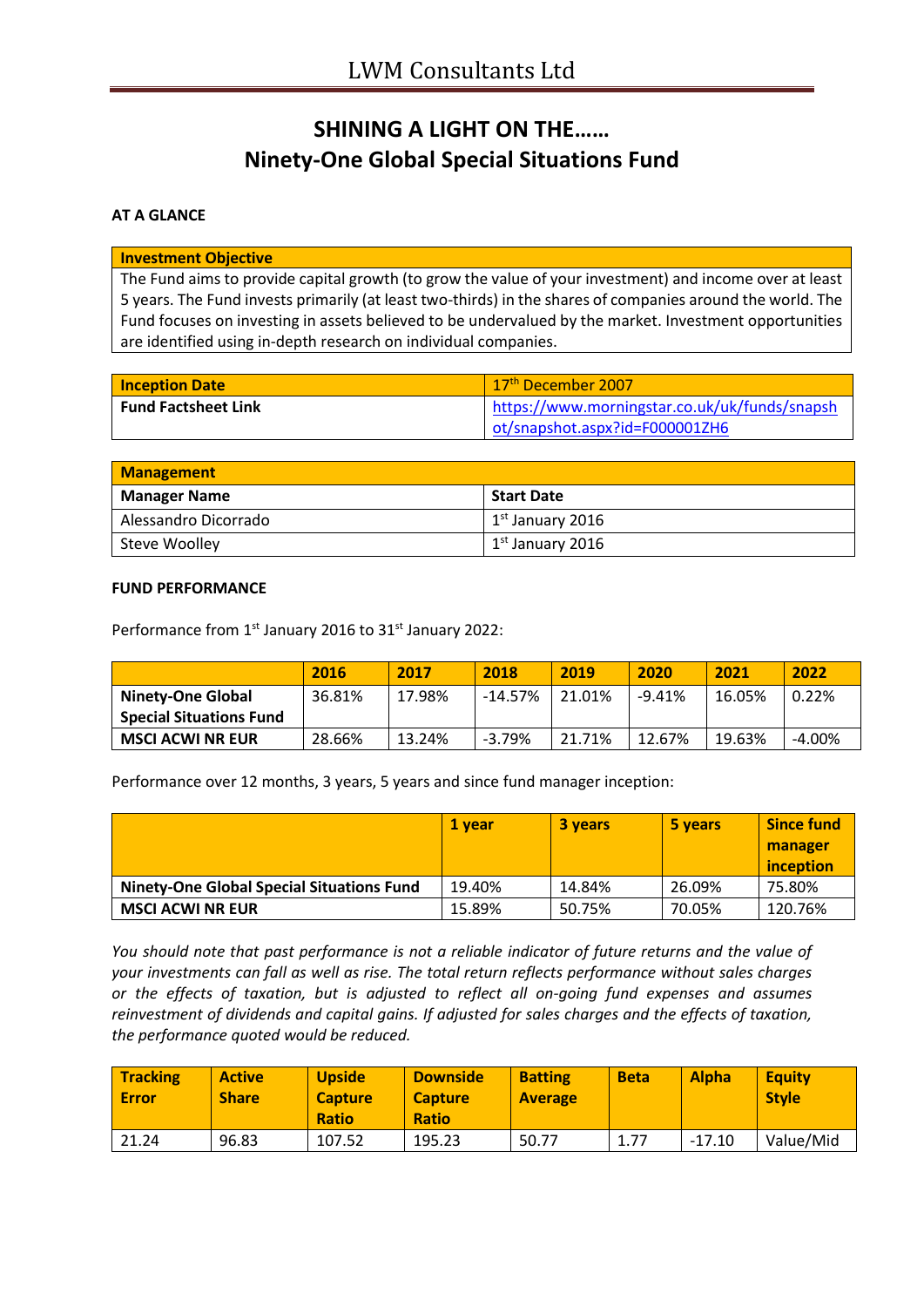## LWM Consultants Ltd

| <b>Volatility Measurements</b> |        |
|--------------------------------|--------|
| 3-Yr Std Dev (volatility)      | 30.17% |
| 3-Yr Mean Return (average)     | 4.72%  |

| <b>Investment Style Details</b> |        |
|---------------------------------|--------|
| Giant                           | 16.06% |
| Large                           | 26.09% |
| Medium                          | 27.01% |
| Small                           | 18.33% |
| Micro                           | 7.15%  |

| Top 5 Holdings (39 holdings)        |                           |       |
|-------------------------------------|---------------------------|-------|
| AerCap Holdings NV                  | Industrials               | 6.03% |
| McKesson Corp                       | Healthcare                | 6.28% |
| <b>Bank of America Corp</b>         | <b>Financial Services</b> | 5.07% |
| <b>British American Tobacco PLC</b> | <b>Consumer Defensive</b> | 4.31% |
| <b>Adient PLC</b>                   | <b>Consumer Cyclical</b>  | 4.12% |

| Top 5 Sectors                 |        |
|-------------------------------|--------|
| <b>Consumer Cyclical</b>      | 27.31% |
| <b>Financial Services</b>     | 17.87% |
| Industrials                   | 16.50% |
| <b>Consumer Defensive</b>     | 11.40% |
| <b>Communication Services</b> | 10.03% |

| <b>Top 5 Regions</b> |        |
|----------------------|--------|
| US                   | 54.83% |
| United Kingdom       | 21.92% |
| Eurozone             | 12.91% |
| Asia – Emerging      | 6.86%  |
| Latin America        | 1.75%  |

#### **UPDATE….**

We have previously met the team and we are impressed with what they do. The challenge is whether they are right. The difficulty is that for the last few years the style of investing they have adopted has been out of favour. This has meant anyone investing with them would have been disappointed with returns. However, the market has moved towards their style of investing and over the last 12-months we have seen this strategy outperform.

Before we share some thoughts on the strategy, the dilemma for any investor now is whether there is a fundamental shift in where returns will come from over the next ten years, or whether this is a short-term shift.

There are factors in play around inflation and interest rates which could make this a short-term shift. Our view is therefore to wait 12-months and watch the market. Some will argue (and they would be one) that in doing this we will join the party too late. But we would counter this by saying we are looking for a ten-year investment and if their thesis is correct, whether we join the party now or in 12months, would make little difference.